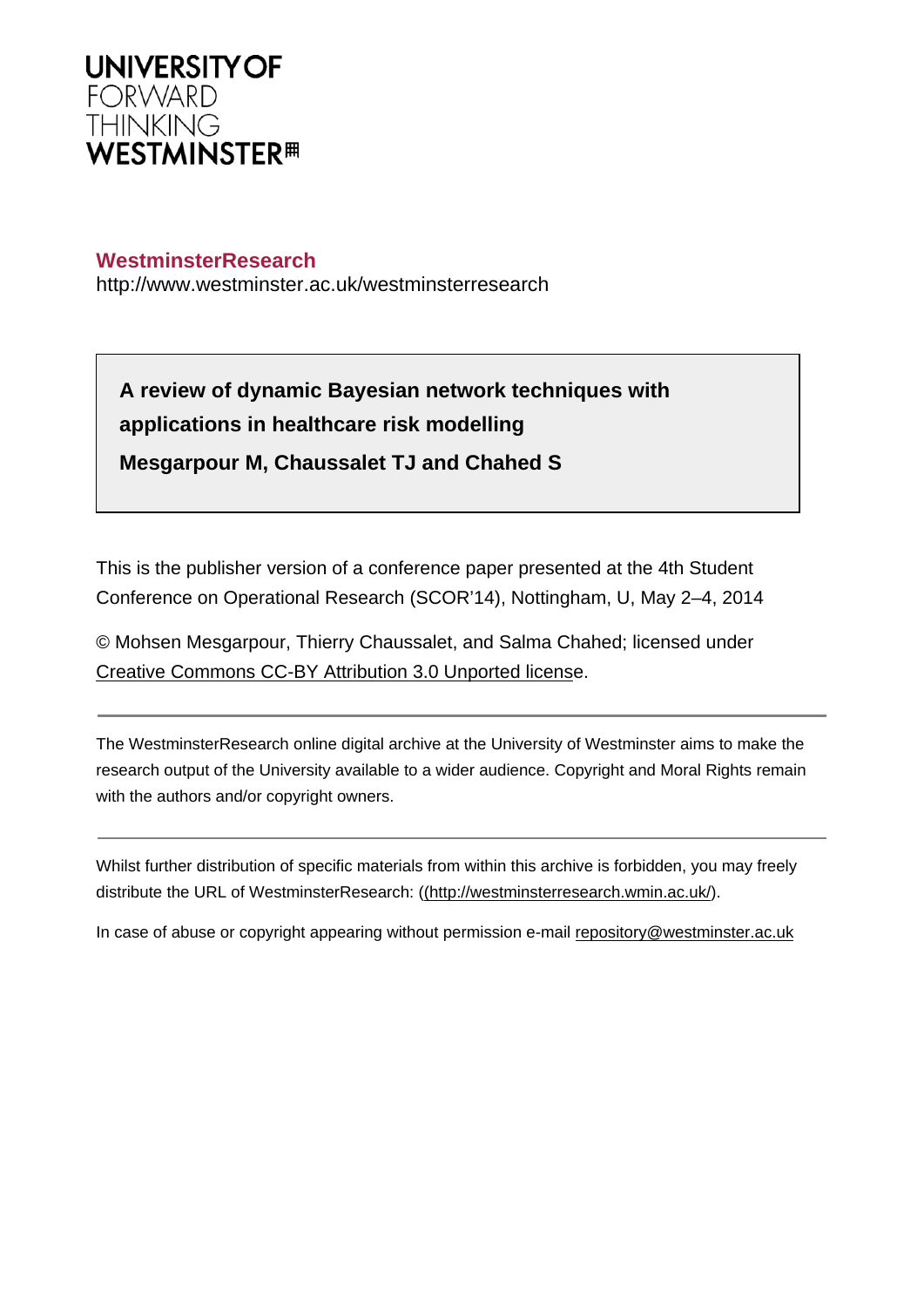# **A Review of Dynamic Bayesian Network Techniques with Applications in Healthcare Risk Modelling**

**Mohsen Mesgarpour<sup>1</sup> , Thierry Chaussalet<sup>2</sup> , and Salma Chahed<sup>3</sup>**

- **1 HSCMG, Faculty of Science and Technology, University of Westminster 115 New Cavendish Street, London, W1W 6UW, UK mohsen.mesgarpour@my.westminster.ac.uk**
- **2 HSCMG, Faculty of Science and Technology, University of Westminster 115 New Cavendish Street, London, W1W 6UW, UK chausst@westminster.ac.uk**
- **3 HSCMG, Faculty of Science and Technology, University of Westminster 115 New Cavendish Street, London, W1W 6UW, UK S.Chahed@westminster.ac.uk**

#### **Abstract**

Coping with an ageing population is a major concern for healthcare organisations around the world. The average cost of hospital care is higher than social care for older and terminally ill patients. Moreover, the average cost of social care increases with the age of the patient. Therefore, it is important to make efficient and fair capacity planning which also incorporates patient centred outcomes. Predictive models can provide predictions which their accuracy can be understood and quantified. Predictive modelling can help patients and carers to get the appropriate support services, and allow clinical decision-makers to improve care quality and reduce the cost of inappropriate hospital and Accident and Emergency admissions. The aim of this study is to provide a review of modelling techniques and frameworks for predictive risk modelling of patients in hospital, based on routinely collected data such as the Hospital Episode Statistics database. A number of sub-problems can be considered such as Length-of-Stay and End-of-Life predictive modelling. The methodologies in the literature are mainly focused on addressing the problems using regression methods and Markov models, and the majority lack generalisability. In some cases, the robustness, accuracy and re-usability of predictive risk models have been shown to be improved using Machine Learning methods. Dynamic Bayesian Network techniques can represent complex correlations models and include small probabilities into the solution. The main focus of this study is to provide a review of major time-varying Dynamic Bayesian Network techniques with applications in healthcare predictive risk modelling.

**1998 ACM Subject Classification** G.3 Probability and Statistics

**Keywords and phrases** Healthcare Modelling, Dynamic Bayesian Network, Predictive Risk Modelling, Time-Varying, Hospital Administrative Data

**Digital Object Identifier** [10.4230/OASIcs.SCOR.2014.89](http://dx.doi.org/10.4230/OASIcs.SCOR.2014.89)

## **1 Introduction**

Costs of care are increasing at a rate that is unaffordable in the current economy. This is mainly due to the impact of ageing population, population growth, deprivation, increased expectations and cost of treatment and technology [45, 19]. The current system is unsustainable and unfair, and the current financial options to support people in meeting care costs are limited.



© Mohsen Mesgarpour, Thierry Chaussalet, and Salma Chahed; licensed under Creative Commons License CC-BY 4th Student Conference on Operational Research (SCOR'14). Editors: Pedro Crespo Del Granado, Martim Joyce-Moniz, and Stefan Ravizza; pp. 89–100 [OpenAccess Series in Informatics](http://www.dagstuhl.de/oasics/)

[Schloss Dagstuhl – Leibniz-Zentrum für Informatik, Dagstuhl Publishing, Germany](http://www.dagstuhl.de/)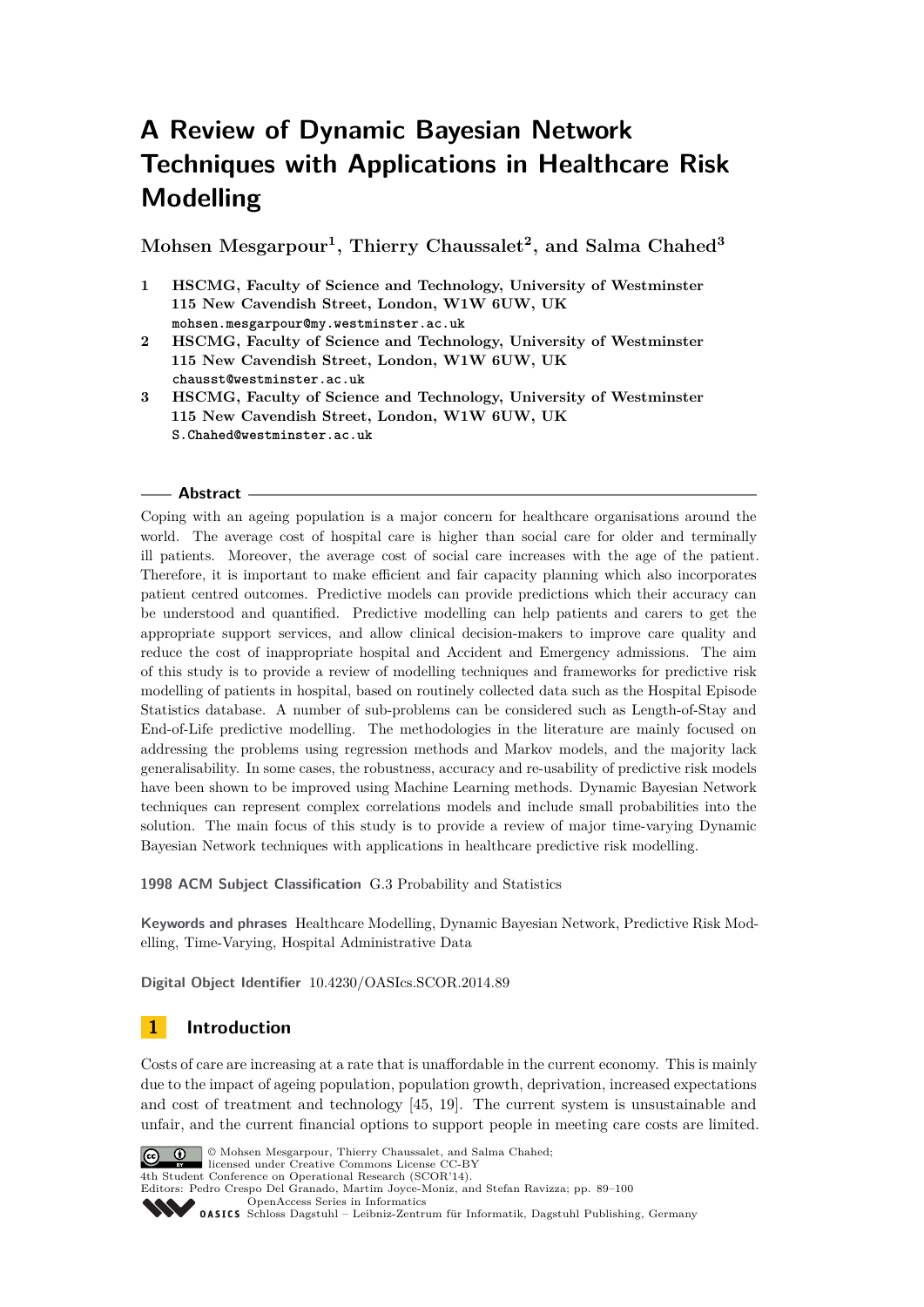In the fourth consecutive year, in 2013/14 local authorities have reduced social care budget [46]. Looking further ahead, it is projected that people aged over 85 to almost double by 2030, with an additional 600,000 of ageing population will be needing significant care [44]. While a quarter of people aged over 65 will need to spend very little on care over their life, half can expect cost of up to £20,000, and one in 10 can expect cost of £100,000 [44]. The fairness and quality of care can only be guaranteed if the cost saving changes are sustainable in the way care is provided. Because, there is some evidence that health and social care act as substitutes, pressure on one system can affect the other [27].

The main content is divided into seven sections. In the second section, the background is described briefly. The Predictive Modelling (PM) with applications to risk adjustment and predictive risk modelling is explained in the third section. The fourth section highlights the techniques in healthcare PM with emphasis on Dynamic Bayesian Network (DBN) modelling. Then, the main approaches in modelling time-varying DBN are highlighted in the fifth section. In the sixth section, the gaps and limitations of the current solutions are outlined. In the seventh section, the challenges are listed. Finally, in section eight, the future research areas are stated.

## **2 Background**

Identification of high risk events has been a major concern for many healthcare providers and purchasers. According to Lewis et al. [43], there are three major sources of risks to the healthcare systems:

- **Ageing population;**
- Increase in number of people with long-term conditions;  $\sim$
- Rise in rate of emergency (or unplanned) admission to hospitals.  $\blacksquare$

Firstly, a major concern in healthcare organisations throughout the world is about coping with an ageing population [10]. Survey results [12, 42] show that many people would prefer to die with an appropriate support at home rather than hospital, and yet the number of death in hospital can reach to 65% in the future if no appropriate policy would be in place.

Moreover, the average cost of hospital care is higher than social care for older and terminally ill patients. Also, the costs of care in the final phases before death are very high in hospital. According to the Nuffield Trust report [27], the average cost of social care increases with the age of the patient. However, the cost of social care stays cheaper than the hospital care for those whose age is below 85. Based on gender, the intersection point of hospital and social care costs for male patients are close to the age 90 and for the female patients are approximately at the age 80.

Sometimes a hospital admission can be avoided by residential setting substitution or social care. According to the analysis by Bardsley et al. [5] on a wide population in England, use of a social care may prevent the need for the hospital care. The End-of-Life researches help patients to get appropriate support services towards the end of life by better management of resources and patients. The ambition of National Health Service (NHS) is to increase the number of people who die in their usual place of residence to 60% . This baseline in 2007 was 38%, and with the End-of-Life practices that are in place it reached to 42% in 2012 [51, 52].

Secondly, ageing population and change of lifestyles are related to increase in number of people with long-term conditions and morbidity conditions (any condition that represent departure from a state of well-being). For instance, there was a significant rise in chronic kidney disease, diabetes and cancer between years 2006 and 2011 [18]. Also, it has been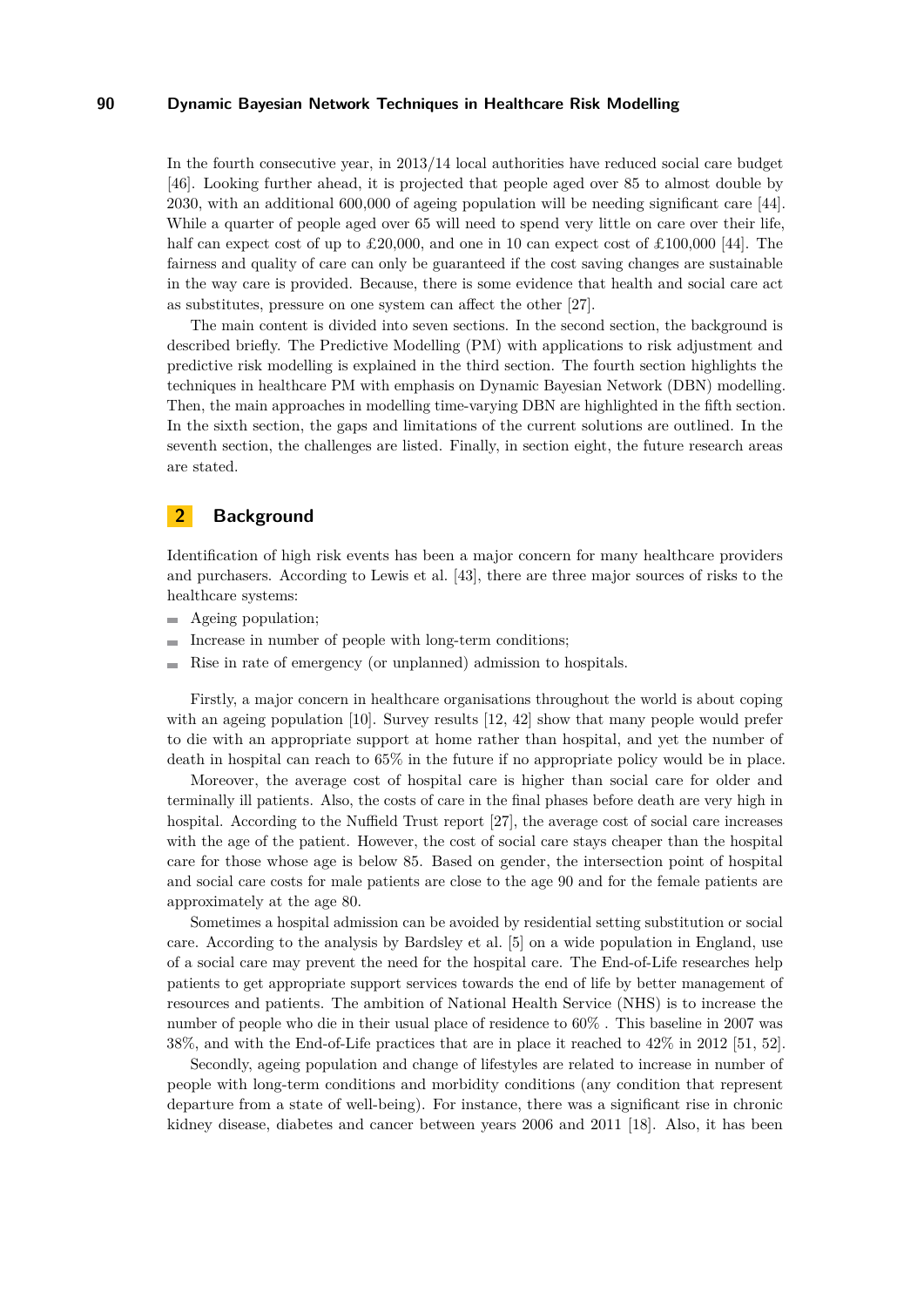predicted that the number of people with co-morbidity condition (dual diagnoses) to rise from 1.9 million in 2009 to 2.9 million in 2018 [47].

Thirdly, an estimated  $\pounds 11$  billion per year is the cost of unplanned admissions to the NHS in England. There are two main causes of emergency admissions: early discharge and unpredictable accidents and emergency events. Based on a retrospective study by Clarke et al. [9], about half of the 30-day emergency readmissions were potentially preventable between 2004 and 2010. Discharging patients is a primary way of providing free beds in the healthcare systems, and administrators are in charge of evaluating the risk of emergency readmission in advance. Patient flow modelling such as Length-of-Stay PM enables managers to better understand the operational and clinical functions [2]. Length-of-Stay PM includes capturing the flow of patient from the admission to discharge. The flow is through a number of conceptual (virtual) phases that each patient goes through them. The PM of Length-of-Stay uses the time spent in phases in addition to the clinical data and the demographic data to identify events.

Therefore, it is important to make efficient and fair capacity planning. Predictive risk models that include the patient centred outcomes, as well as the aggregated levels, can help patients and carers to get the appropriate support services in clinical decision making. Also, PM of risks can improve care quality and reduce the cost of inappropriate hospital and Accident and Emergency (A&E) admissions.

The aim of this study is to provide a review of DBN techniques in healthcare predictive risk modelling, such as Length-of-Stay and End-of-Life PM.

## **3 Predictive Modelling**

PM is often associated with Machine Learning (ML), pattern recognition and data mining. The practice of PM defines the process of development of models that their prediction accuracy can be understood and quantified [38]. Geisser [25] defined PM as "the process by which a model is created or chosen to try to best predict the probability of an outcome."

In the field of decision analysis, risk modelling [22] can answer questions such as:

- Is the risk high or low, and is the level acceptable?  $\sim$
- Which are the most critical causal factors? Ē.
- What are the differences between the risks of the alternative solutions?  $\blacksquare$
- What can be achieved in terms of risk-reducing effect in comparison with the other  $\overline{a}$ options?

Generally, the identification of emergent risk can be categorised into modelling of three main aspects: stratification, clinical profiles and resource utilisation profiles. Moreover, in modelling of the events, the time dimension is usually modelled as time-to-event or as a risk score.

For instance, Gotz et al. [29] at the Watson Research Centre introduced an approach based on patient similarity, which extract a cohort of patients from an Electronic Health Record that is similar to specific patient, and provides interactive visualisation for complex decision making. It has been shown that this clustering, dynamic visualisation and expert refinement had been effective for near-term prognosis [21] and risk evaluation [11] of physiological data.

There are two major branches of risk modelling in healthcare: PM and Risk Adjustment. PM is frequently used for finding high-risk member Case Finding, such as finding patients with high risk of readmission and also to predict member cost and utilisation.

Risk Adjustment is a normalisation technique for comparison purposes, such as classifying patients by potential risk level for the purpose of the insurance provider reimbursement [43, 33]. These two methods are briefly summarised in the following subsections.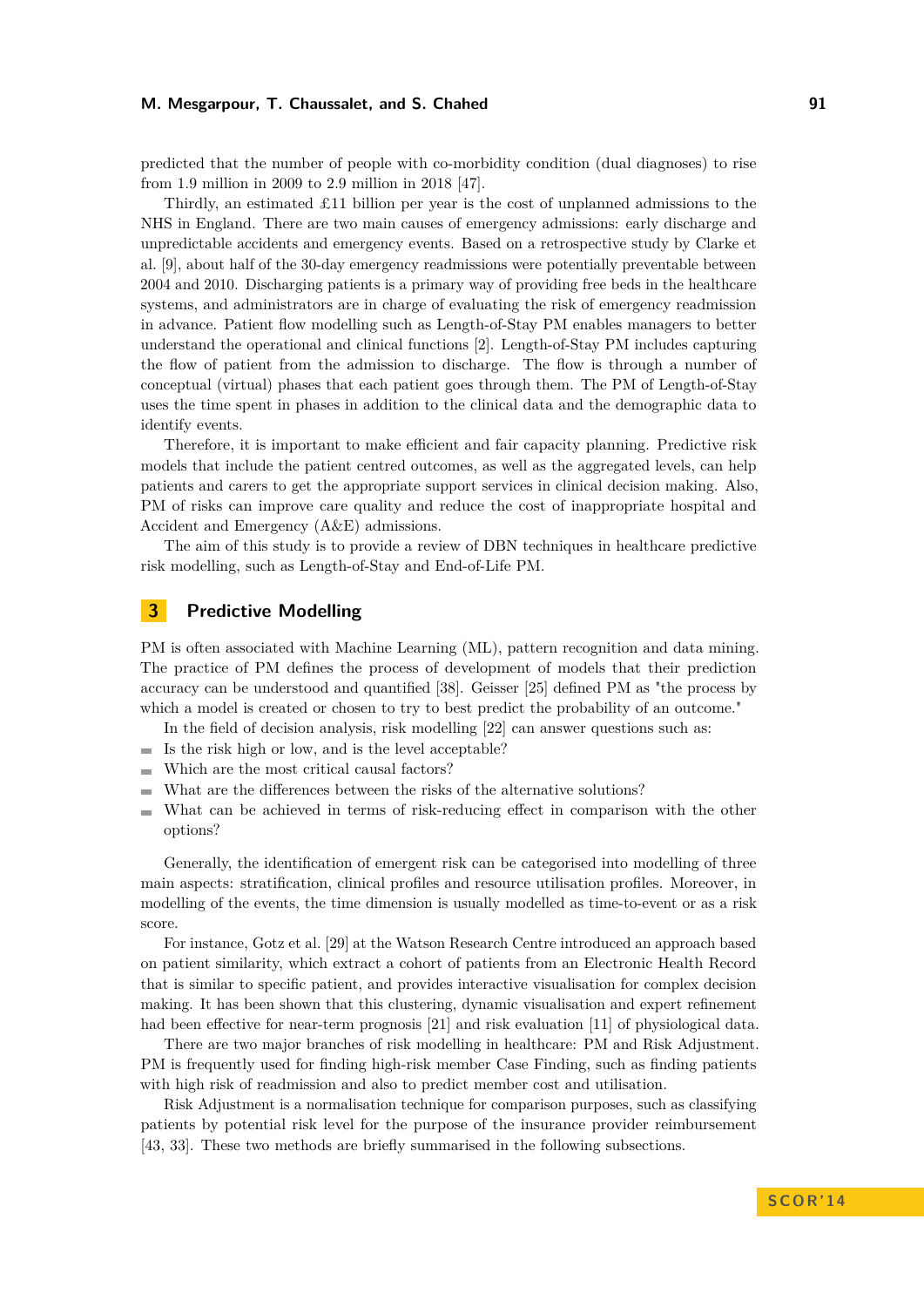## **3.1 Predictive Risk Modelling**

In healthcare systems various types of scoring systems (e.g. Glasgow Coma Scale for patients with brain injury) are used to support clinical and administrative decisions; however, statistical and stochastic models are needed to estimate the risks according to the changes in the care and environmental variables [60].

Physicians are interested in the evaluation and forecast of the adverse events that may provoke mortality or longer hospital stay for the patient, and assign a quantity to the patient's risk profile [14]. In terms of risk impact, healthcare risk analysis can be categorised into two categories: Operational Risks and Clinical Risks [36].

Data mining in healthcare can predict risks in healthcare, improve health status of high-risk patients and make overall savings. There are various predictive risk models in the literature, but each can forecast a small range of healthcare and social care outcomes. They differ in terms of the predicted time range, variables, data sources and the modelling approaches [43].

For instance, Billing et al. [6] developed a predictive risk model for re-admission using a multivariate logistic regression based on Length-of-Stay, diagnoses and demographic data derived from the Hospital Episode Statistics (HES) database. The algorithm produces risk scores for each admitted patient and a prediction of people in risk of readmission within 30 days. Also, 20 different risk bands were defined and associated to cost estimates for the business case analysis.

#### **3.2 Risk Adjustment**

Although the medical advances have contributed to improvement of life expectancy, it has little to do with the life expectancy and has much more to do with the quality of life. Risk Adjustment methods are either used for direct selection by health insurer for selection of good (profitable) risks from an insurer pool, or indirectly by designing insurance products. The models are often based on a linear utility function framework [48], and the objective is to minimise the outcome (risk) [15, 16]. The data mining techniques in Risk Adjustment modelling help to find the characteristics that have predictability power, which do not result into unfair risk assessment.

#### **4 Techniques**

Five major modelling methodologies presented in the previous studies on PM in healthcare are: simulation, formula-based methods, statistical, probabilistic and queuing. The focus of this study is on Dynamic Bayesian Network (DBN) techniques in PM, therefore initially regression modelling approach is briefly summarised. Afterwards, a brief introduction to the ML methods is provided. Then, the graphical networks with the main focus on DBN modelling are reviewed.

#### **4.1 Regression**

Regression modelling methods, such as logistic regression and mixed models, have been applied extensively in previous literature in social science and healthcare modelling [24, 39, 2].

An application of regression modelling is in the pathway modelling of the End-of-Life and frailty (i.e. the factors that arise from heterogeneity amongst patients) function modelling. A multinomial logit model was developed by Adeyemi et al. [1] for modelling patient's pathway. In the model, the patient frailties were regarded as mixed effect, and the random effects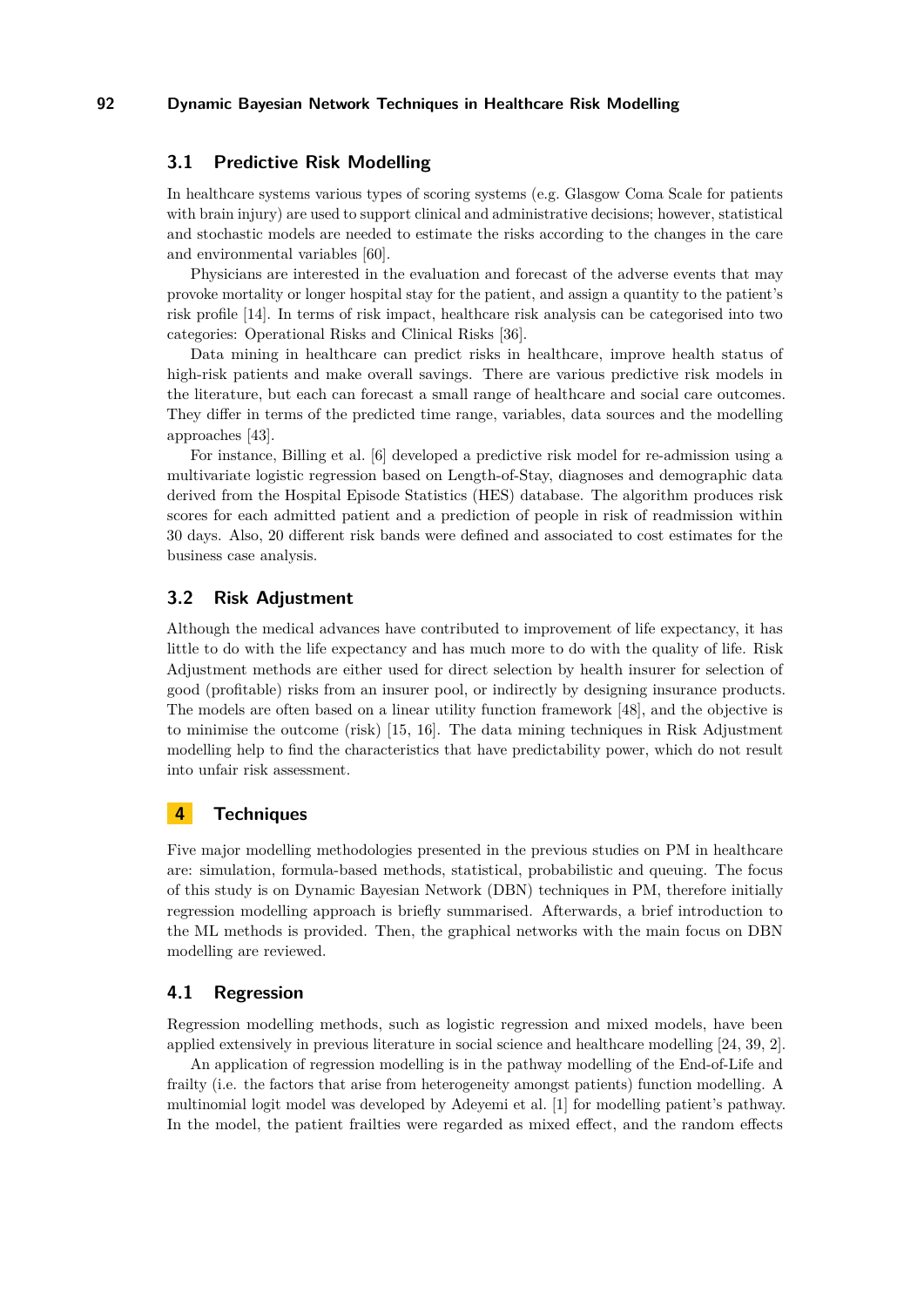distributions were modelled based on patient pathways. The model could identify the high probability pathways for survival and cost objective functions.

An evaluation of multiple logistic regression-based PMs was performed by Aylin et al. [4] for inpatient death using the HES database. Different number of factors, such as age, sex, admission parameters and diagnostics, were included, and ultimately the performance was compared by using Receiver-Operating Characteristic (ROC). The models were designed for very specific mortality risk index in healthcare, but it was demonstrated that the use of only an administrative database could effectively predict the risk.

#### **4.2 Machine Learning**

Since late 1980s, ML methods have been used in extending the statistical analysis for making inferences from data. There are a lot to be done in the area of automated methods for learning and forecasting in healthcare. In this research, the major area of contribution is in developing techniques for doing transfer learning. The transfer learning refers to the methods that harness and adapt models to a specific new predictive task at hand. Transfer learning methodologies can help to use forecasting and PM to provide a systematic methodology of analysis for similar cases with smaller number of visible parameters. This may also be extended to perform active learning for use in complex real-world settings [34, 30].

Based on the knowledge of interest, Bayesian Networks (BNs), Neural Networks, Decision Tree and Kernel methods, such as Support Vector Machines, and Gaussian Processes are often used in healthcare data mining. Other approaches in ML can be found in the work of Bishop and Nasrabadi [7]. In the following, BNs which is a subset of graphical networks is discussed.

#### **4.2.1 Bayesian Networks**

There are two main approaches in incorporating stochastic models to the statistical modelling: discriminative (conditional distribution model) and generative (joint probability model). The discriminative modelling does not make any assumption about the prior distribution and only includes the conditional probability. Therefore, discriminative modelling is also known as the frequentist approach, and a linear classifier and logistic regression are examples of it. On the other hand, Bayes modelling methods are known as generative and they include the prior (marginal) distribution of the evidence data to the discriminative model [49].

Graphical networks are commonly used in probabilistic and statistical modelling. BNs [54] are standard approaches for modelling structured domains by allowing explicit representation of dependencies. BNs use probabilistic inference methods to present parameters with high dimensional distributions. These parameters are presented as nodes in graphical networks, where links between nodes represent direct correlation. To be able to update and infer large networks' probabilities in real-time, inference approximation methods, such as Expectation Maximisation and Particle Filter, have been introduced to estimate the joint and marginal probabilities of the nodes.

In BN modelling, template-based representations are used to produce a single compact model that can represent properties of system dynamics and to produce distribution over the different trajectories (DBN modelling) or to produce a distribution over different worlds (e.g. Genetics networks). To be able to reason about non-static situations, DBNs [17] are used to represent nodes with system-states. The system-states are either considered as stationary time-slices (homogeneous or invariant) like Markov Models or as the state observation model like Hidden Markov Models (HMMs). In state observation models, the states are variant and evolve on their own separately from the observations [37].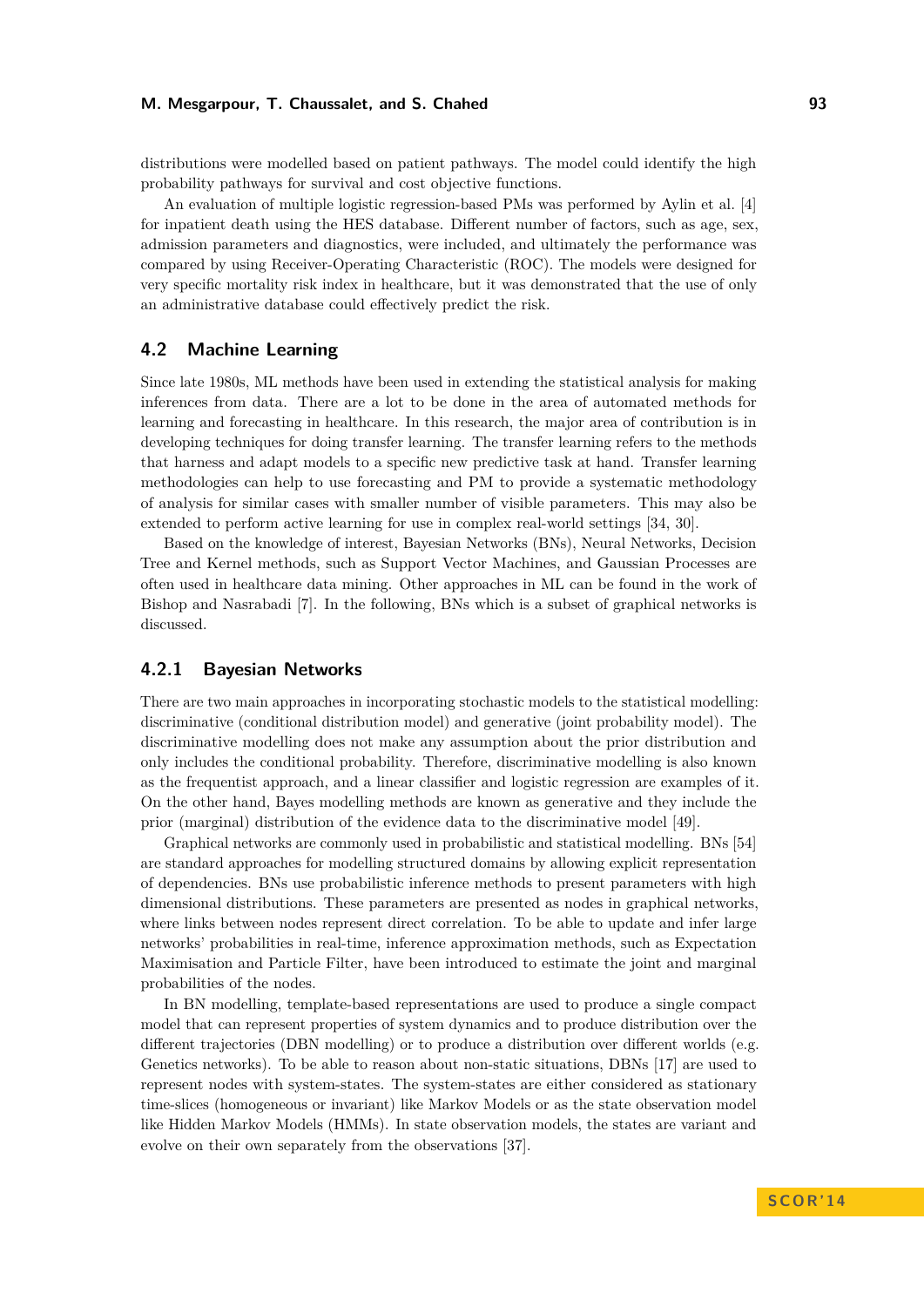There are always two major challenges in using BN modelling: design and training. The accuracy and the efficiency of BN models depend on four main design choices: the framework of the causal tree, the framework of the system-states, inference approximation algorithm and finally the assignment and update method of prior probabilities.

It is not feasible computationally to design a graphical network that is too large, dynamic, inhomogeneous, noisy and incomplete. Therefore, the modelling assumptions are often relaxed, and specialised approximation and heuristic methods are widely used. In the next section, five main Bayesian Network (BN) techniques in PM of dynamic systems are outlined.

## **5 Time-Varying Dynamic Bayesian Networks Approaches**

In a PM problem, such as Length-of-Stay or End-of-Life, the features are mainly inhomogeneous, because the processes in the models are either non-stationary (e.g. length of illness or treatment stages) or the events are sparse (e.g. morbidity conditions or patient states). The unobservable and inhomogeneous properties of models cause the momentum of the system dynamic to change across temporal access.

Generally, it is not statistically tractable to consider all of the variances for every timepoint, because of the complexity in the inference and the lack of enough training evidence. Also, it is not possible to segment the time, since the model characteristics are unknown for each segment. There are five main approaches to model a time-varying Dynamic Bayesian Network (DBN). The approaches are highlighted in the following and the summary of the studies is presented in Table 1.

Firstly, a basic indirect approach is to transform time in order to make the process homogeneous. A naive approach is to use a time interpolation technique. Instead of using direct time transformation, a method like Kalman filter can be used, which is a Linear Dynamical System technique and is based on an autoregressive function to estimate a value at a timepoint [62, 13]. Xu et al. [63] proposed a state space model based on Kalman filter to estimate mean and variance for equally and unequally spaced longitudinal count data with serial correlation. The model applied to Epileptic Seizure and Primary Care Visits Data, and with high number of observations, the model produced comparable results to those by numerical approach.

Moreover, another indirect approach is to re-weight the likelihoods at each time-point using a particle based approach, such as feed-forward and sparse Kalman filtering. Since DBN is a generative model, it often works better for sparse models, because of its assumption about the underlying probabilities. However, it needs to be applied with an extreme care, since inappropriate sampling technique can rapidly slide the weights to zero or make the model assumptions and prior probabilities incorrect [37].

Furthermore, another approach is network rewiring which is also known as time-evolving graphical models [57]. It is a feasible option for large-scale time-varying networks. Timeevolving graphical models have been recently used in designing large networks in biological and social studies [3, 64, 31], with the objective to find unobserved network topologies or to rewire network under different conditions (e.g. edge-stability, and transitivity). For instance, recently a new modelling approach known as temporal Exponential Random Graph Model has been proposed for modelling networks evolving over discrete time-steps with Monte Carlo Markov Chain based or convex optimisation algorithms for posterior inference [3, 31, 32].

Another approach is conditional BN modelling, which is also known as multilevel or hierarchical BN model and is popular in the literature. In BN modelling a time-varying framework on top of a Markov Chain (MC) technique can be used to model multilevel time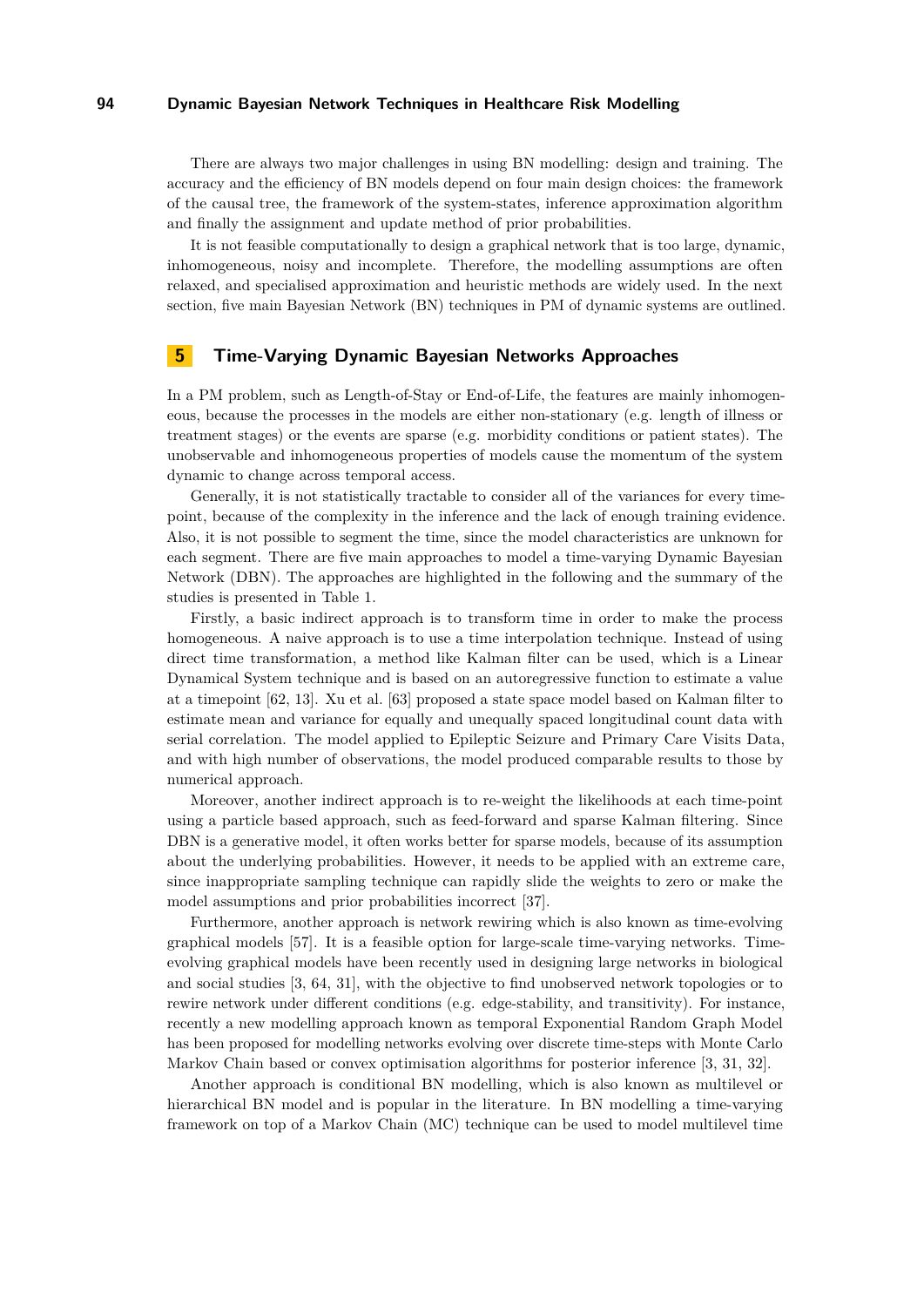properties. A Cox phase-type model is used for modelling durations on top of a Hidden Semi-Markov Model by [20] for human activity recognition. In this research, an extension added to the Coxian Hidden Semi-Markov Model, which incorporates both duration and hierarchical modelling. Also, a DBN framework is proposed by Lappenschaar et al. [41] for modelling non-stationary events in multi-morbidity modelling. This PM of the interactions between heart failure and diabetes mellitus could closely resemble the PM techniques which use multilevel Linear Mixed Model. Moreover, a framework is designed by Lappenschaar et al. [40] for formulating an Linear Mixed Model into a BN using a Logistic Regression function.

Finally, the Linear Dynamical Systems are useful temporal models, which represent one or more real-valued variables that evolve linearly over time, with some Gaussian noise [37]. There are two categories of the Linear Dynamical Systems methods in modelling of time-varying DBN: Switching Linear Dynamic System and Time Varying Autoregression.

Switching Linear Dynamic Systems have been studied extensively for piecewise modelling of linear systems [61]. Based on the Switching Linear Dynamic Systems modelling, timevarying observations [28] and time-varying duration [8, 53] can be formulated using a latent MC. But, the MC method which is a piecewise stationary, does not have a very general application in learning and inference, and a time-varying linear regression can be used instead. For instance, a time-varying DBN has been introduced by Song et al. [59], which aggregates observations of adjacent time points by a kernel re-weighting function.

Time Varying Autoregression models are another type of the Linear Dynamic Systems [61] models, which focus on non-stationary models with fixed structure. Time Varying Autoregression models have been applied on a wide range of research applications, such as PM of equity market [35], inferring time-varying data from gene expression [56, 55] and modelling non-Gaussian autoregression [26].

#### **6 Gaps and Limitations**

Presented solutions in the literature mainly lack robustness and re-usability in different environments and for different care plans. These approaches mainly use descriptive, regression or Markov methods. The main shortcomings of these models can be summarised in the following:

- $\blacksquare$  Not being fit for the modelling of complex correlations;
- Not accounting for small probabilities in an appropriate way;  $\overline{\phantom{a}}$
- $\blacksquare$  Not updating the beliefs (prior probabilities) based on the environmental variables and change of policies;
- Not using an automated parallel workflow system to compare different models and settings ÷. [50, 22].

Moreover, after the breakdown of financial markets at 2008, Rodriguez [58] wrote, "PM, the process by which a model is created or chosen to try to best predict the probability of an outcome has lost credibility as a forecasting tool". This is due to either the modeller's expertise or knowledge, or the lack of resources. The main common reasons that make a PM model to fail are as below:

- Inadequate pre-processing of the data;  $\blacksquare$
- Inadequate model validation;  $\overline{a}$
- Unjustified extrapolation:  $\blacksquare$
- Over-fitting the model to available data [38].  $\overline{\phantom{0}}$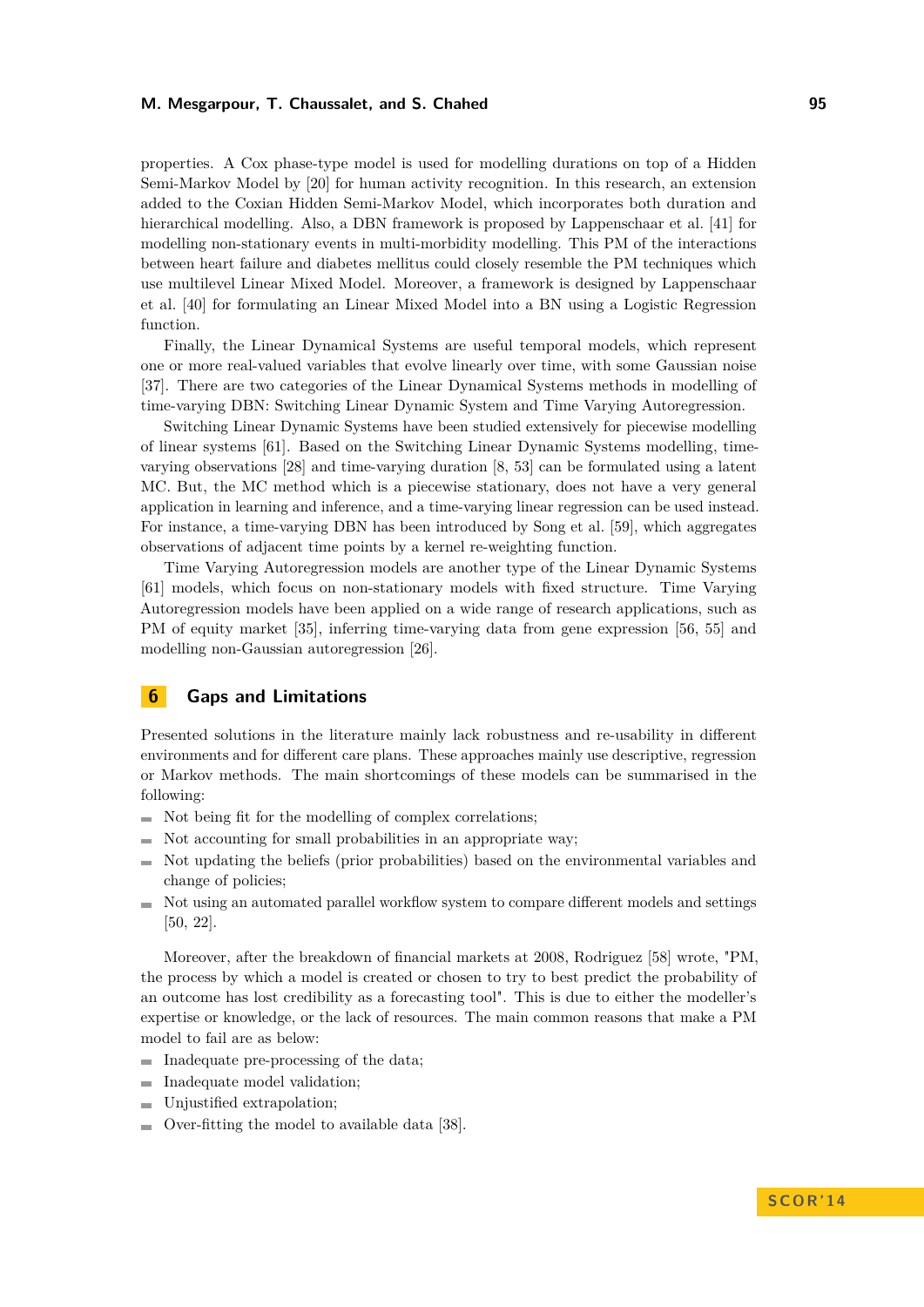| Approach                                    | Method(s)                                                   | Study                         | Domain                                                       | Findings/Outcomes                                                                                                              |
|---------------------------------------------|-------------------------------------------------------------|-------------------------------|--------------------------------------------------------------|--------------------------------------------------------------------------------------------------------------------------------|
| Time<br>trans-<br>formation                 | $Auto-$<br>regression<br>and Kalman<br>filter               | Xu et al. $[63]$              | Healthcare<br>events                                         | The likelihood estimation<br>approach performs better<br>than the numerical integ-<br>ration approach                          |
| Time<br>Evolving<br>Graphical<br>Network    | Prevailing net-<br>works                                    | Robinson<br>$et$ al. [57]     | Generic<br>non-<br>stationary<br>data                        | Demonstrating the feasib-<br>ility                                                                                             |
|                                             | Scalable infer-<br>ence for time-<br>evolving net-<br>works | Ahmed<br>et al. [3]           | Biological sys-<br>tems to social<br>science                 | asymptotically<br>Having<br>value-consistent<br>under<br>fixed model dimension                                                 |
| Conditional<br><b>BN</b> Modelling          | multilevel<br>$\mathsf{A}$<br><b>BN</b>                     | Lappenschaar<br>et al. $[40]$ | Multimorbid-<br>ity condition<br>prediction                  | Providing more insight<br>into interaction of multiple<br>diseases                                                             |
|                                             | multilevel<br>A<br><b>BN</b>                                | Lappenschaar<br>et al. $[41]$ | The course of<br>a medical con-<br>dition                    | An informative clinical de-<br>cision making tool                                                                              |
|                                             | Semi-Markov<br>model, Coxian<br>and HMM                     | Duong<br>et al. [20]          | Recognition of<br>human activit-<br>ies of daily liv-<br>ing | Having high and compar-<br>able accuracy                                                                                       |
| Switching Lin-<br>Dynamic<br>ear<br>Systems | Using hidden<br>variables<br>network<br>for<br>changes      | Wang<br>et al. [61]           | Camera track-<br>ing                                         | Being successful for both<br>simulated non-stationary<br>data and video sequences                                              |
| Time Varying<br>Autoregression              | Kalman filter                                               | Johnson<br>et al. [35]        | Equity market<br>prediction                                  | Performing as well as<br>the Capital Asset Pricing<br>Model benchmark, despite<br>of using non-traditional<br>pricing measures |

**Table 1** The summary of the studies in modelling time-varying processes.

The PM of Operational Risks in healthcare modelling, such as Length-of-Stay and End-of-Life, varies across systems and often are not robust. There is a few examples in the literature that uses ML techniques including BNs to address Length-of-Stay and End-of-Life problems.

#### **7 Challenges**

There are a number of challenges in applying ML techniques in healthcare modelling. Firstly, there are uncertainties in patient flows and resource demands as well as complex interdependency relations in the healthcare system.

Secondly, there are parameters, associations and timeframes that are missing from the primary and the secondary database due to security and confidentiality concerns. Thirdly, understanding the parameters, dependencies and independences are very crucial. Fourthly, there are various challenges that lie ahead of the robustness and generalisation of the solution, such as supporting adequate training data and selection of performance measures [23, 4].

Finally, it is very common in PM to build, evaluate and compare different models with varying features, algorithms, parameters and cohorts. Therefore, use of an optimised and automated parallel workflow system, like the framework developed by Ng et al. [50] is desirable to facilitate large-scale modelling.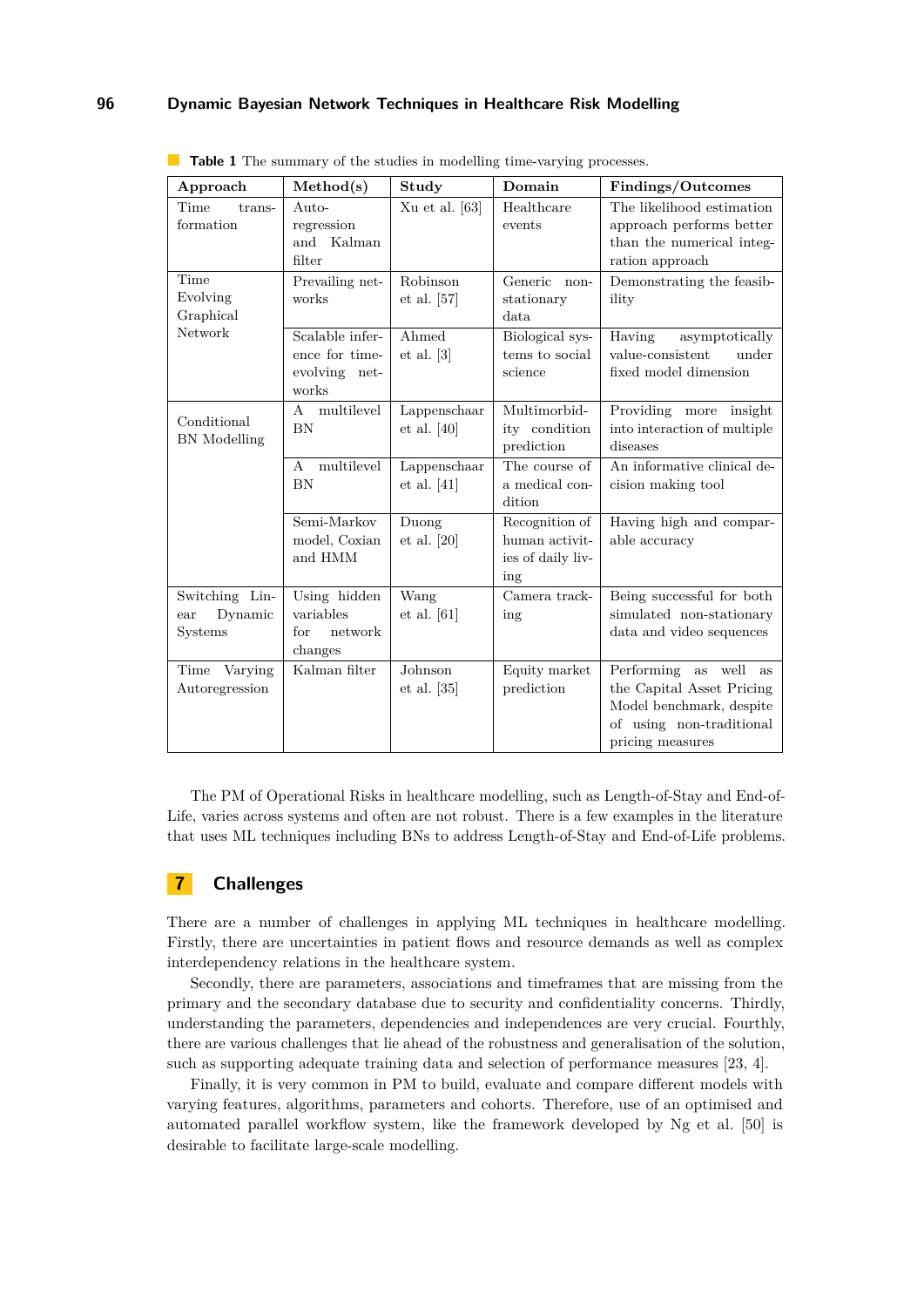## **8 Future Research Directions**

Available solutions and proposed methodologies in the literature are mainly focused on addressing healthcare problems, such as PM of Length-of-Stay and End-of-Life, using regression methods and Markov models on very small number of case studies. The robustness, accuracy and re-usability of the models can be improved using ML methods.

ML methods, such as BNs, can represent complex correlation models and include small probabilities into the solution. BN methodologies allow composing risk utility functions and the causal and dependency relationship between variables, events, risks and outcomes. This enables BN models to appropriately estimate small probabilities that are associated to healthcare system as well as the statistical evidence [22]. There has been a little research done on using BNs in healthcare modelling, and the time-varying DBN techniques have great potentials in PM of non-stationary and hierarchical events and risks in healthcare problems.

#### **References**

- **1** Shola Adeyemi and Thierry J Chaussalet. Models for extracting information on patient pathways. In *Intelligent Patient Management*, pages 171–182. Springer, 2009.
- **2** Shola Adeyemi, Eren Demir, and Thierry Chaussalet. Towards an evidence-based decision making healthcare system management: Modelling patient pathways to improve clinical outcomes. *Decision Support Systems*, 55, 1:117–125, 2013.
- **3** Amr Ahmed and Eric P Xing. Recovering time-varying networks of dependencies in social and biological studies. *Proceedings of the National Academy of Sciences*, 106(29):11878– 11883, 2009.
- **4** Paul Aylin, Alex Bottle, and Azeem Majeed. Use of administrative data or clinical databases as predictors of risk of death in hospital: comparison of models. *BMJ: British Medical Journal*, 334(7602):1044, 2007.
- **5** Martin Bardsley, Theo Georghiou, Ludovic Chassin, Geraint Lewis, Adam Steventon, and Jennifer Dixon. Overlap of hospital use and social care in older people in england. *Journal of health services research and policy*, 17(3):133–139, 2012.
- **6** John Billings, Ian Blunt, Adam Steventon, Theo Georghiou, Geraint Lewis, and Martin Bardsley. Development of a predictive model to identify inpatients at risk of re-admission within 30 days of discharge (parr-30). *BMJ Open: e001667*, 2(4), 2012.
- **7** Christopher M Bishop and Nasser M Nasrabadi. *Pattern recognition and machine learning*, volume 1. springer New York, 2006.
- **8** A. Blake, B. North, and M. Isard. Learning multi-class dynamics. In *Proceedings of the 1998 Conference on Advances in Neural Information Processing Systems II*, pages 389–395, Cambridge, MA, USA, 1999. MIT Press.
- **9** Ian Blunt, Martin Bardsley, Amy Grove, and Aileen Clarke. Classifying emergency 30 day readmissions in england using routine hospital data 2004-2010: what is the scope for reduction? *Journal of Epidemiology and Community Health*, 66(Suppl 1):A45–A45, 2012.
- **10** Michael Caley and Khesh Sidhu. Estimating the future healthcare costs of an aging population in the uk: expansion of morbidity and the need for preventative care. *Journal of Public Health*, 33(1):117–122, 2011.
- **11** S Chattopadhyay, P Ray, HS Chen, MB Lee, and HC Chiang. Suicidal risk evaluation using a similarity-based classifier. In *Advanced Data Mining and Applications*, pages 51–61. Springer, 2008.
- **12** Xavier Chitnis, T Georghiou, A Steventon, and M Bardsley. The impact of the marie curie nursing service on place of death andhospital use at the end of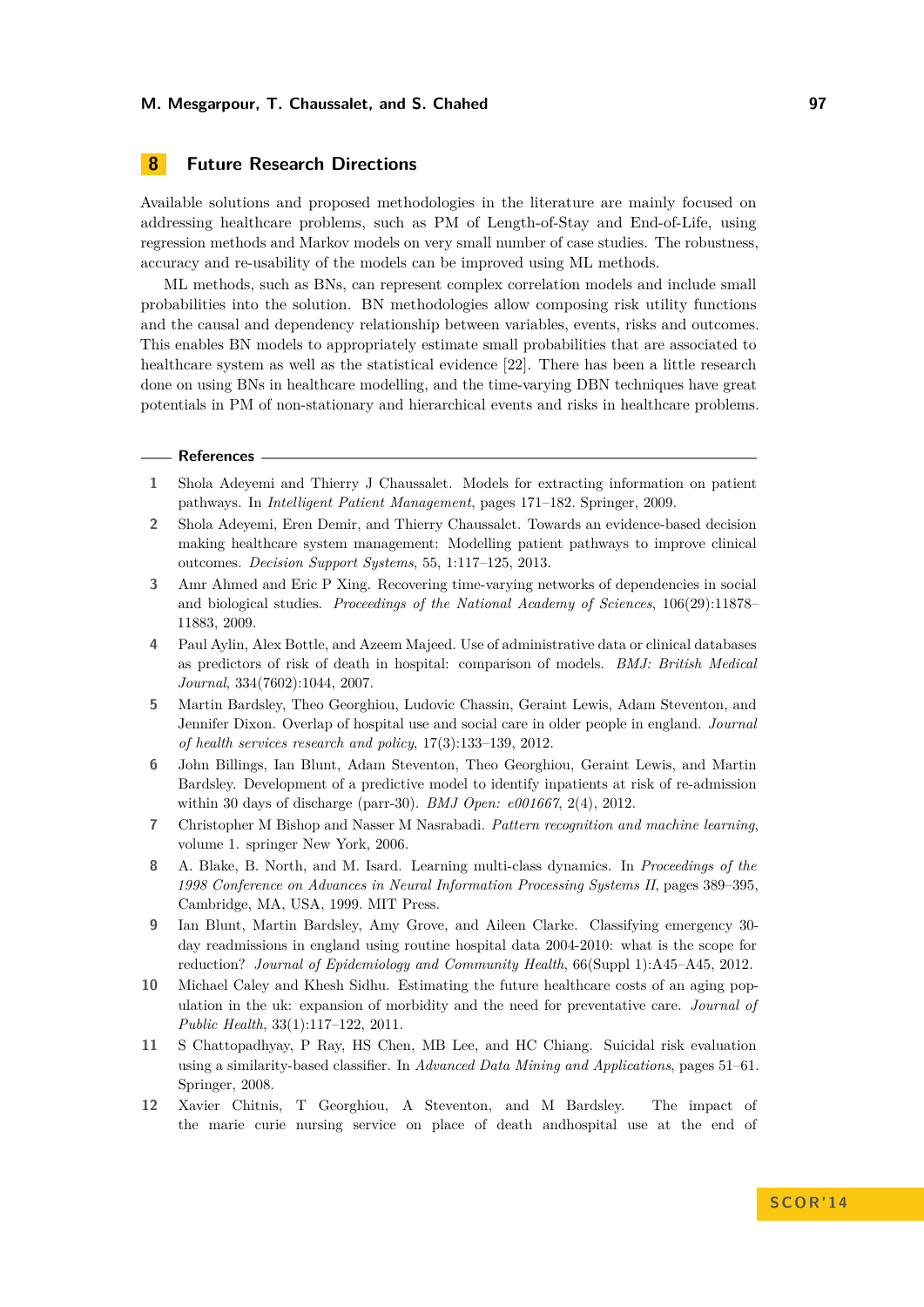life. [https://www.mariecurie.org.uk/Documents/HEALTHCARE-PROFESSIONALS/Our%](https://www.mariecurie.org.uk/Documents/HEALTHCARE-PROFESSIONALS/Our%20impact/Marie%20Curie_Full%20Report_Final_Web.pdf) [20impact/Marie%20Curie\\_Full%20Report\\_Final\\_Web.pdf](https://www.mariecurie.org.uk/Documents/HEALTHCARE-PROFESSIONALS/Our%20impact/Marie%20Curie_Full%20Report_Final_Web.pdf), 2012.

- **13** Richard J Cook and Jerald F Lawless. Statistical issues in modeling chronic disease in cohort studies. *Statistics in Biosciences*, 6:127–161, 2013.
- **14** Chiara Cornalba. Clinical and operational risk: A bayesian approach. *Methodology and Computing in Applied Probability*, 11(1):47–63, 2009.
- **15** Anthony J. Culyer and Joseph P. Newhouse. *Handbook of Health Economics: Vol. 1A*. Elsevier, 2000.
- **16** Anthony J. Culyer, Mark V. Pauly, Joseph P. Newhouse, Thomas G. McGuire, and Pedro P. Barros. *Handbook of Health Economics: Vol. 2*. Elsevier, 2012.
- **17** Thomas Dean and Keiji Kanazawa. A model for reasoning about persistence and causation. *Computational intelligence*, 5(2):142–150, 1989.
- **18** DoH. Long term conditions compendium of information (third edition). [https:](https://www.gov.uk/government/uploads/system/uploads/attachment_data/file/216528/dh_134486.pdf) [//www.gov.uk/government/uploads/system/uploads/attachment\\_data/file/216528/](https://www.gov.uk/government/uploads/system/uploads/attachment_data/file/216528/dh_134486.pdf) [dh\\_134486.pdf](https://www.gov.uk/government/uploads/system/uploads/attachment_data/file/216528/dh_134486.pdf), Apr. 2012.
- **19** DoH. Business case: for the health and care modernisation transition programme. [https://www.gov.uk/government/uploads/system/uploads/attachment\\_](https://www.gov.uk/government/uploads/system/uploads/attachment_data/file/224140/TP_business_case_docx.pdf) [data/file/224140/TP\\_business\\_case\\_docx.pdf](https://www.gov.uk/government/uploads/system/uploads/attachment_data/file/224140/TP_business_case_docx.pdf), 2013.
- **20** Thi Duong, Dinh Phung, Hung Bui, and Svetha Venkatesh. Efficient duration and hierarchical modeling for human activity recognition. *Artificial Intelligence*, 173(7):830–856, 2009.
- **21** Shahram Ebadollahi, Jimeng Sun, David Gotz, Jianying Hu, Daby Sow, and Chalapathy Neti. Predicting patient's trajectory of physiological data using temporal trends in similar patients: A system for near-term prognostics. In *AMIA Annual Symposium Proceedings*, volume 2010, page 192. American Medical Informatics Association, 2010.
- **22** Norman E Fenton and Martin D Neil. *Risk Assessment and Decision Analysis with Bayesian Networks*. CRC Press, 2012.
- **23** Jonathan Agner Forsberg, Rikard Wedin, Bjarne H Bauer, Henrik CF andHansen, Minna Laitinen, Clement S Trovik, Johnny Keller, Patrick J Boland, and John H Healey. External validation of the bayesian estimated tools for survival (bets) models in patients with surgically treated skeletal metastases. *BMC cancer*, 12(1):493, 2012.
- **24** G David Garson. *Hierarchical linear modeling: Guide and applications*. Sage, 2012.
- **25** Seymour Geisser. *Predictive interference: an introduction*, volume 55. CRC Press, 1993.
- **26** Deniz Gencaga, Ercan E. Kuruoglu, and Aysin Ertuzun. Modeling non-gaussian timevarying vector autoregressive processes by particle filtering. *Multidimensional Systems and Signal Processing*, 21(1):73–85, 2010.
- **27** Theo. Georghiou, Sian Davies, Alisha Davies, and Martin Bradley. Understanding patterns of health and social care at the end of life. [http://www.nuffieldtrust.org.](http://www.nuffieldtrust.org.uk/sites/files/nuffield/121016_understanding_patterns_of_health_and_social_care_full_report_final.pdf) [uk/sites/files/nuffield/121016\\_understanding\\_patterns\\_of\\_health\\_and\\_social\\_](http://www.nuffieldtrust.org.uk/sites/files/nuffield/121016_understanding_patterns_of_health_and_social_care_full_report_final.pdf) [care\\_full\\_report\\_final.pdf](http://www.nuffieldtrust.org.uk/sites/files/nuffield/121016_understanding_patterns_of_health_and_social_care_full_report_final.pdf), Oct. 2012.
- **28** Zoubin Ghahramani and Geoffrey E Hinton. Variational learning for switching state-space models. *Neural computation*, 12(4):831–864, 2000.
- **29** David Gotz, Jimeng Sun, Nan Cao, and Shahram Ebadollahi. Visual cluster analysis in support of clinical decision intelligence. In *AMIA Annual Symposium Proceedings*, volume 2011, pages 481–490. American Medical Informatics Association, 2011.
- **30** Susan Graham, Deborah Estrin, Eric Horvitz, Isaac Kohane, Elizabeth Mynatt, and Ida Sim. Information technology research challenges for healthcare: From discovery to delivery. *ACM SIGHIT Record*, 1(1):4–9, 2011.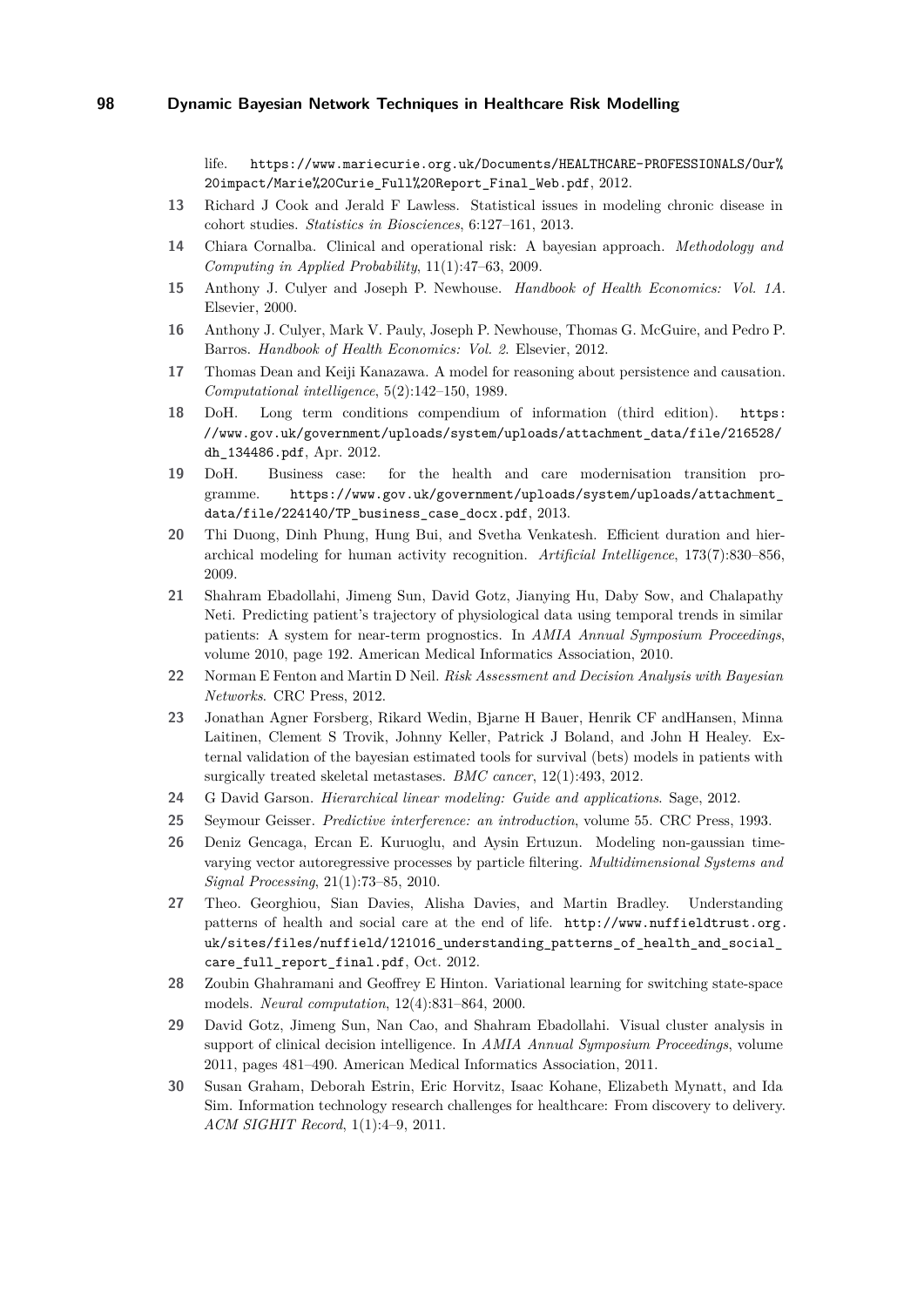- **31** Fan Guo, Steve Hanneke, Wenjie Fu, and Eric P Xing. Recovering temporally rewiring networks: A model-based approach. In *Proceedings of the 24th international conference on Machine learning*, pages 321–328. ACM, 2007.
- **32** Steve Hanneke, Wenjie Fu, Eric P Xing, et al. Discrete temporal models of social networks. *Electronic Journal of Statistics*, 4:585–605, 2010.
- **33** Dawn E Holmes and Lakhmi C Jain. *Data Mining: Foundations and Intelligent Paradigms: Volume 3: Medical, Health, Social, Biological and Other Applications*, volume 3. Springer, 2012.
- **34** Eric Horvitz. From data to predictions and decisions: Enabling evidence-based healthcare. [http://research.microsoft.com/pubs/141911/Evidence\\_based\\_healthcare\\_](http://research.microsoft.com/pubs/141911/Evidence_based_healthcare_essay.pdf) [essay.pdf](http://research.microsoft.com/pubs/141911/Evidence_based_healthcare_essay.pdf), 2010.
- **35** Lorne D Johnson and Georgios Sakoulis. Maximizing equity market sector predictability in a bayesian time-varying parameter model. *Computational Statistics and Data Analysis*, 52(6):3083–3106, 2008.
- **36** Linda T Kohn, Janet M Corrigan, Molla S Donaldson, et al. *To err is human: building a safer health system*, volume 627. National Academies Press, 2000.
- **37** Daphne Koller and Nir Friedman. *Probabilistic Graphical Models: Principles and Techniques*. MIT Press, 2009.
- **38** Max Kuhn and Kjell Johnson. *Applied Predictive Modeling*. Springer, 2013.
- **39** Elena Kulinskaya, Diana Kornbrot, and Haiyan Gao. Length of stay as a performance indicator: robust statistical methodology. *IMA Journal of Management Mathematics*, 16(4):369– 381, 2005.
- **40** Martijn Lappenschaar, Arjen Hommersom, Peter JF Lucas, Joep Lagro, and Stefan Visscher. Multilevel bayesian networks for the analysis of hierarchical health care data. *Artificial intelligence in medicine*, 57, 3:171–183, 2013.
- **41** Martijn Lappenschaar, Arjen Hommersom, Peter JF Lucas, Joep Lagro, Stefan Visscher, Joke C Korevaar, and François G Schellevis. Multilevel temporal bayesian networks can model longitudinal change in multimorbidity. *Journal of clinical epidemiology*, 66(12):1405– 1416, 2013.
- **42** Charles Leadbeater and Jake Garber. Dying for change. [http://www.demos.co.uk/files/](http://www.demos.co.uk/files/Dying_for_change_-_web_-_final_1_.pdf) [Dying\\_for\\_change\\_-\\_web\\_-\\_final\\_1\\_.pdf](http://www.demos.co.uk/files/Dying_for_change_-_web_-_final_1_.pdf), 2010.
- **43** Geraint Lewis, Natasha Curry, and Martin Bardsley. Choosing a predictive risk model: a guide for commissioners in england. [https://www.primis.nottingham.](https://www.primis.nottingham.ac.uk/attachments/article/643/choosing_predictive_risk_model_guide_for_commissioners_nov11.pdf) [ac.uk/attachments/article/643/choosing\\_predictive\\_risk\\_model\\_guide\\_for\\_](https://www.primis.nottingham.ac.uk/attachments/article/643/choosing_predictive_risk_model_guide_for_commissioners_nov11.pdf) [commissioners\\_nov11.pdf](https://www.primis.nottingham.ac.uk/attachments/article/643/choosing_predictive_risk_model_guide_for_commissioners_nov11.pdf), 2011.
- **44** Funding of Care and Support. Fairer care funding the report of the commission on funding of care and support. [http://www.ilis.co.uk/uploaded\\_files/dilnott\\_report\\_the\\_](http://www.ilis.co.uk/uploaded_files/dilnott_report_the_future_of_funding_social_care_july_2011.pdf) [future\\_of\\_funding\\_social\\_care\\_july\\_2011.pdf](http://www.ilis.co.uk/uploaded_files/dilnott_report_the_future_of_funding_social_care_july_2011.pdf), 2011.
- **45** NHS England. Nhs england publishes ccg funding allocations for next two years following adoption of new formula. <http://www.england.nhs.uk/2013/12/18/ccg-fund-allocs/>, 2013.
- **46** The King's Fund. Briefing: The care bill second reading in the house of commons. [http://www.kingsfund.org.uk/sites/files/kf/field/field\\_publication\\_file/](http://www.kingsfund.org.uk/sites/files/kf/field/field_publication_file/briefing-care-bill-house-of-commons-second-reading-kingsfund-dec13.pdf) [briefing-care-bill-house-of-commons-second-reading-kingsfund-dec13.pdf](http://www.kingsfund.org.uk/sites/files/kf/field/field_publication_file/briefing-care-bill-house-of-commons-second-reading-kingsfund-dec13.pdf), 2013.
- **47** The King's Fund. The health and social care system in 2025 a view of the future. [http://www.kingsfund.org.uk/sites/files/kf/field/field\\_](http://www.kingsfund.org.uk/sites/files/kf/field/field_publication_file/The%20Health%20and%20Social%20Care%20System%20in%202025%20-%20supplementary%20note%20from%20The%20King) [publication\\_file/The%20Health%20and%20Social%20Care%20System%20in%202025%](http://www.kingsfund.org.uk/sites/files/kf/field/field_publication_file/The%20Health%20and%20Social%20Care%20System%20in%202025%20-%20supplementary%20note%20from%20The%20King) [20-%20supplementary%20note%20from%20The%20King's%20Fund.pdf](http://www.kingsfund.org.uk/sites/files/kf/field/field_publication_file/The%20Health%20and%20Social%20Care%20System%20in%202025%20-%20supplementary%20note%20from%20The%20King), 2013.